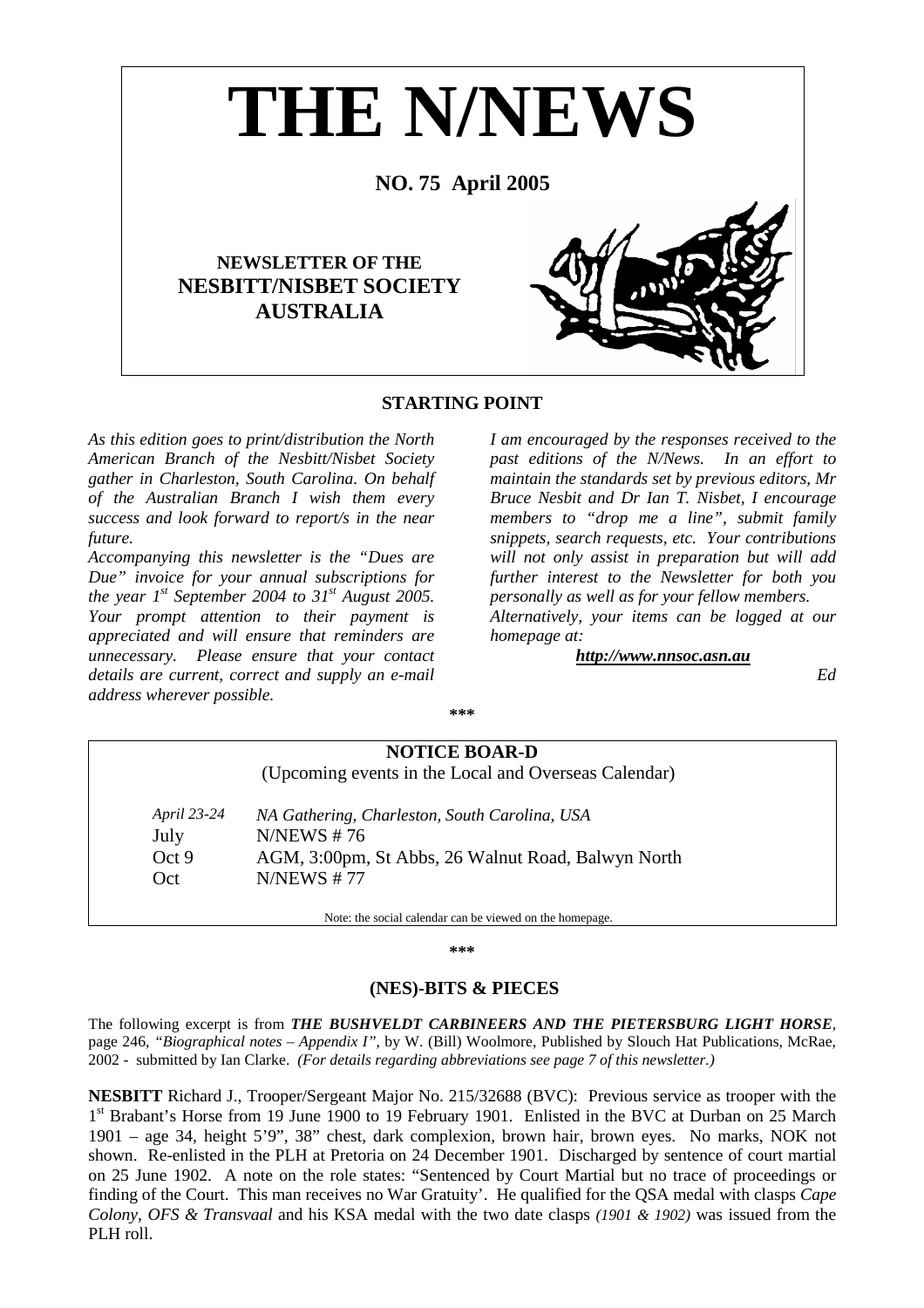# **FEATURE ARTICLE**

*In N/News 72 a tabulation of the First World War Nominal Roll sourced from the Australian National Archives (www.naa.gov.au) was featured. N/News 73 featured a listing of the World War I Roll of Honour and N/News 74 featured a listing of the Honours & Awards (Gazetted) followed by a listing from the Honours and Awards (Recommendations: First World War). This edition features the Roll of Honour for the Second World War.* 

# Roll of Honour Database **World War II**

|                                      | Nesbitt, J                                                           |
|--------------------------------------|----------------------------------------------------------------------|
| <b>Service Number:</b>               |                                                                      |
| <b>Rank:</b>                         | Able Seaman (AB)                                                     |
| Unit:                                | <b>HMAS</b> Sydney                                                   |
| <b>Service:</b>                      | <b>RAN</b>                                                           |
| <b>Conflict:</b>                     | 1939-1945                                                            |
| Date of Death:                       | 20/11/1941                                                           |
| <b>Place of Death:</b>               |                                                                      |
| <b>Cause of Death:</b>               |                                                                      |
| <b>Memorial Panel:</b>               | 8                                                                    |
| <b>Cemetery or Memorial Details:</b> |                                                                      |
| Next of Kin:                         |                                                                      |
| <b>Notes:</b>                        |                                                                      |
| Source:                              | AWM146 Roll of Honour cards, 1939-1945 War, Royal<br>Australian Navy |

**\*\*\*** 

#### **Nesbitt, John Christopher**

**Service Number: Service: Conflict: Date of Death: Place of Death: Cause of Death: Memorial Panel: Cemetery or Memorial Details: Next of Kin: Notes:** 

**Rank:** Ordinary Signalman [OD Sig] **Unit:** HMAS Perth RAN 1939-1945 01/03/1942

**6** 

**Source:** AWM146 Roll of Honour cards, 1939-1945 War, Royal Australian Navy

#### **\*\*\***

| <b>Service Number:</b>               |
|--------------------------------------|
| Rank:                                |
| Unit:                                |
| <b>Service:</b>                      |
| Conflict:                            |
| Date of Death:                       |
| <b>Place of Death:</b>               |
| <b>Cause of Death:</b>               |
| <b>Memorial Panel:</b>               |
| <b>Cemetery or Memorial Details:</b> |
| Next of Kin:                         |
| Notes:                               |
| Source:                              |

# **Nesbitt, Vincent Clyde**

**Service Number:** NX40390 Private [Pte] **Unit:** 2/18 INF BN Army 1939-1945 10/02/1942 Malaya Presumed **41** 

**Source:** AWM147 Roll of Honour cards, 1939-1945 War, 2nd AIF (Australian Imperial Force) and CMF (Citizen Military Force)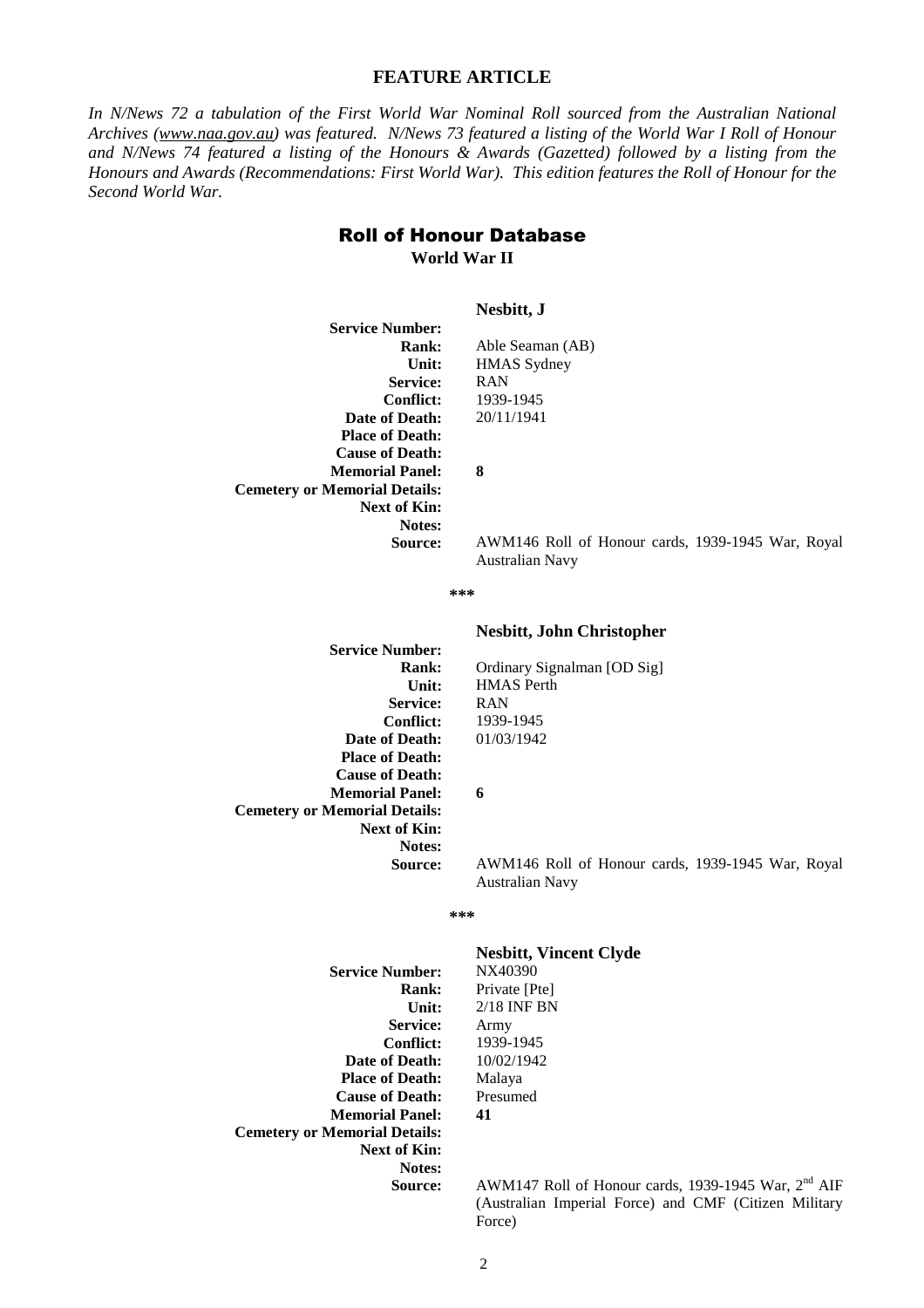**Service Number: Service: Conflict: Date of Death: Place of Death: Cause of Death: Memorial Panel: Cemetery or Memorial Details: Next of Kin: Notes:** 

# **Nisbet, Arthur John**

**Rank:** Private [Pte] **Unit:** AASC No 1 COY Army 1939-1945 18/09/1943 Siam Illness **83** 

Source: AWM147 Roll of Honour cards, 1939-1945 War, 2<sup>nd</sup> AIF (Australian Imperial Force) and CMF (Citizen Military Force)

**\*\*\*** 

**Service Number: Service: Conflict: Date of Death: Place of Death: Cause of Death: Memorial Panel: Cemetery or Memorial Details: Next of Kin: Notes:** 

# **Nisbet, Donald Rank:** Private [Pte] **Unit:** 2/22 INF BN Army 1939-1945 01/07/1942 At sea (South West Pacific Area) Presumed **49**

**Source:** AWM147 Roll of Honour cards, 1939-1945 War, 2<sup>nd</sup> AIF (Australian Imperial Force) and CMF (Citizen Military Force)

**\*\*\*** 

**Service Number: Service: Conflict: Date of Death: Place of Death: Cause of Death: Memorial Panel: Cemetery or Memorial Details: Next of Kin: Notes:** 

# **Nisbet, Edward Albert**

**Rank:** Private [Pte]<br>Unit: 2/29 INF BN **Unit:** 2/29 INF BN Army 1939-1945 20/01/1942 Malaya Killed in Action **57** 

**Source:** AWM147 Roll of Honour cards, 1939-1945 War, 2<sup>nd</sup> AIF (Australian Imperial Force) and CMF (Citizen Military Force)

3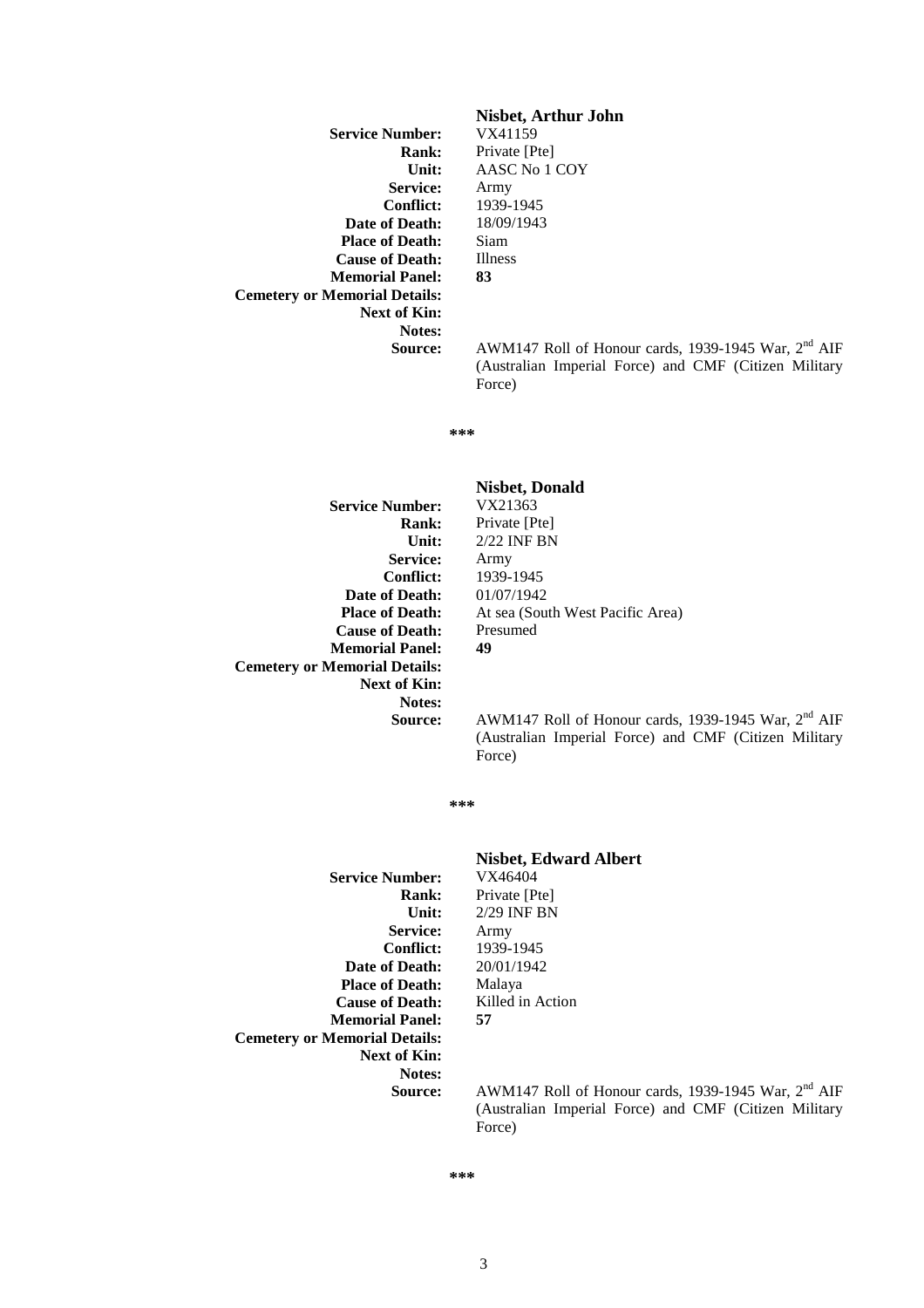| <b>Service Number:</b>               |
|--------------------------------------|
| Rank:                                |
| Unit:                                |
| <b>Service:</b>                      |
| Conflict:                            |
| Date of Death:                       |
| <b>Place of Death:</b>               |
| <b>Cause of Death:</b>               |
| <b>Memorial Panel:</b>               |
| <b>Cemetery or Memorial Details:</b> |
| Next of Kin:                         |
| Notes:                               |
| Source:                              |

# **Nisbet, Gordon Joseph McKay Stewart**

**Service Number:** QX6473 Lieutenant [Lt] **Unit:** 2/26 INF BN Army 1939-1945 27/01/1942 Malaya Presumed **53** 

**Source:** AWM147 Roll of Honour cards, 1939-1945 War, 2nd AIF (Australian Imperial Force) and CMF (Citizen Military Force)

**\*\*\*** 

|                                      | <b>Nisbet, Morris Blair</b> |
|--------------------------------------|-----------------------------|
| <b>Service Number:</b>               | VX15223                     |
| Rank:                                | Private [Pte]               |
| Unit:                                | $2/14$ INF BN               |
| <b>Service:</b>                      | Army                        |
| <b>Conflict:</b>                     | 1939-1945                   |
| Date of Death:                       | 30/08/1942                  |
| <b>Place of Death:</b>               | Papua                       |
| <b>Cause of Death:</b>               | Presumed                    |
| <b>Memorial Panel:</b>               | 38                          |
| <b>Cemetery or Memorial Details:</b> |                             |
| <b>Next of Kin:</b>                  |                             |
| <b>Notes:</b>                        |                             |
| <b>Source:</b>                       | AWM147 Roll of Hong         |

**Source:** AWM147 Roll of Honour cards, 1939-1945 War, 2nd AIF (Australian Imperial Force) and CMF (Citizen Military Force)

**\*\*\*** 

# **N/N's IN THE NEWS**

*Whilst recently reading the April 2005 edition of* **THE SCOTTISH BANNER** (Australasian edition) *it was noted that the Clan Farquharson (& Septs) have been requested to rally at the Stoneararum, Tynwald Hill, Glen Innes, New South Wales on Sunday 1st May 2005. Two elements in the article caught my eye, they were:* 

- *the "Stoneararum"*
- **the "High Commissioner for Australia for the Clan (Farquharson)" is Beryl Hardy Nisbett.**

*A number of other points were also noted:* 

- Hardy *is one of the septs of the Clan Farquharson*
- *as with most things genealogical* Hardy *is also listed as a sept of the clan Fergusson*
- **the Nesbitt/Nisbet Society North America Branch are listed in the "Calling the Clans" section of <b>THE SCOTTISH BANNER**
- *similarly,* Nisbett *is listed as a sept of the Clan Dunbar, along with* Home *and* Wedderburn.

*This set me to some basic research:*

- *in the HMSO/NMS publication The Clans, the* Kerrs *and* Humes *are noted as having been 'strong border families (clans)' and* **Nesbit** (in Berwickshire) *a 'semi-clannish Lowland family' along with* Swinton*, amongst other*
- **Nisbet/Nesbit** *is sometimes listed as a sept of* Hume/Home*, sometimes linked with* Kerr *and displays commonality of some heraldic symbols with the* Swintons*.*

*Is "stoneararum" a latinised word for cairn? Or is it a colloquial name for the "Australian Standing Stones" which were erected in Glen Innes in honour of the area's (and nation's) celtic heritage; being modelled on the Ring of Brodgar in the Orkneys? Any ideas – please submit as I cannot find "stoneararum" in the dictionary or encyclopaedia.*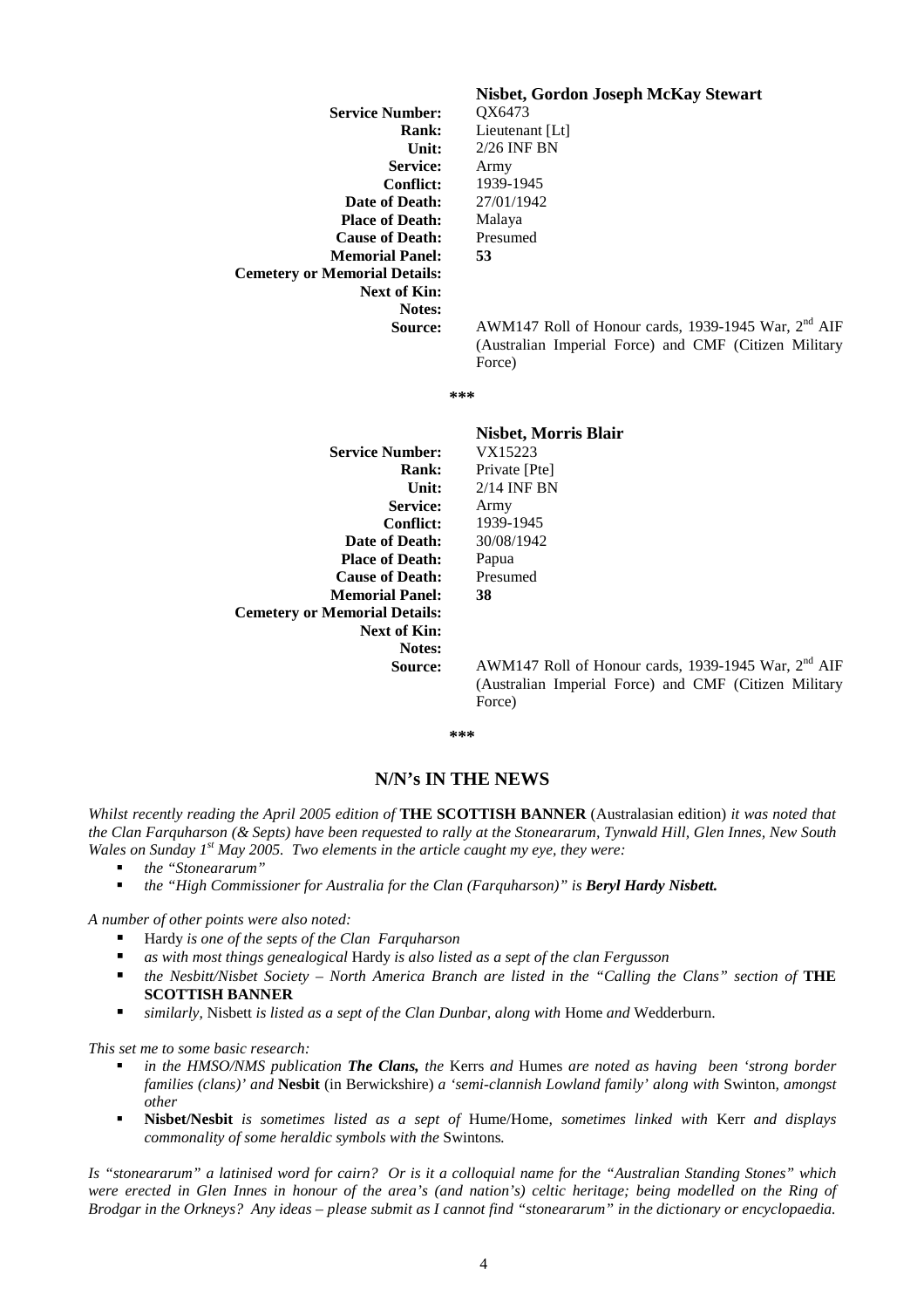# **Airline** coy on me l

**A MELROURNE travel**ler is seeking compensation from Emirates after his mobile phone was stolen from his luggage in Dubai and used<br>to make \$2000 of overseas calls.

Keith Nesbitt flew from London to Melbourne on February 11, storing the phone in his suitcase.

But when he arrived at his Hillside home he discovered his phone had been taken.

Mr Nesbitt cancelled the phone account with British telecommunications company T-Mobile but not before the thief but not before the their<br>had rung up the huge<br>phone bill, including<br>dialling numbers in<br>Europe and Asia.

The phone, bought in Britain, is worth about \$1000, he said.

Mr Neshitt said he had flown to London for his nephew's funeral.

**lan Royall** consumer reporter

He made the trip without travel insurance.

He has tried to get a response from Emirates for the past six weeks, but without success.

The 50-year-old electrician has written to the airline's customer service centre, but in vain. "I haven't even had<br>a reply," he said.

Mr Nesbitt also managed to speak to the baggage-handling area.

"It took a while for them to respond, and then they said it was not their responsibility." Mr Nesbitt was told

his luggage could not be locked because of the post-September 11 aviation security crackdown. Emirates was unable

to comment on Mr Nesbitt's case last night.



Turn-off: Keith Nesbitt with his \$2000 phone bill. Picture: JOHN HART

*Taken from the Herald Sun, Friday, April 8, 2005 page 30.* 



\*\*\*

*To the left is an advertisement for a movie adapted from (one of) Edith Nesbit's books. The advertisement has been running in both the Herald Sun and The Age, this being a copy from The Age EG, April 1, 2005.* 

*A review has not yet been sighted.* 

#### **\*\*\***

*On Saturday 19th March 2005, the Victorian Township of Korong Vale was shocked at the death of three young children, Angel, Dominic & Seth Dobbyn, in a car and house fire; with the children having been playing in the back of the family station wagon. One of the neighbours, Joan Nisbet, witnessed the tragedy and was interviewed on television and radio as* 

*well as reported in the Herald Sun, Monday, March 21, 2005, p.3. An excerpt from this report follows:* 

Neighbours reported hearing two large explosions before seeing giant flames coming from the weatherboard house.

"It sounded like a bomb going off," said Jim McPherson.

"It just went up. There was a lot of smoke and a lot of flames," said Joan Nisbet, who was sitting on her verandah facing the house at the time.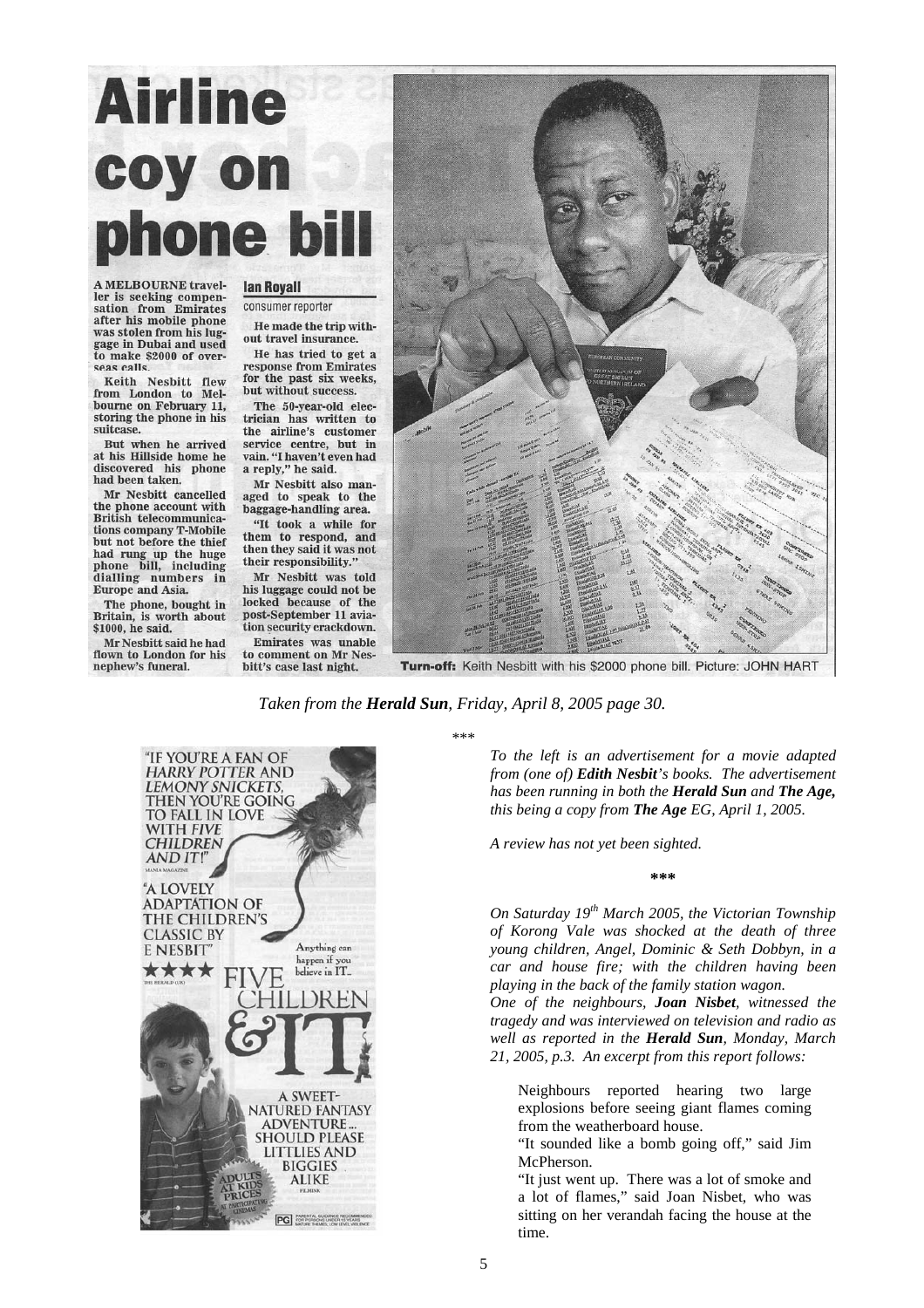# **FOUND**

*Whilst we await further advice and developments with respect to contacts made by UK President, David Nisbet and his wife Sue with Deniliquin Nisbets our secretary, Ian G Nisbet has advised the following:* 

Thank you for forwarding a copy of the latest issue of the UK N/N Newsletter. I was particularly interested in the article by David & Sue and their account of their visit to Deniliquin. Subject to further work there appear to be strong links with the Deniliquin Nisbet family, our Nisbets and Alan Nisbet, NSW N/N member.

There is agreement that Alan Nisbet and our Nisbet family have a common ancestor in Hugh Nisbet (1). Hugh (1) initially married Agnes Steven and a son of that marriage, named Hugh (2), is Alan's grandfather. Agnes subsequently died and Hugh (1) remarried a widow, Agnes Walker (Mitchell) and they had three sons, Robert, James Stewart and Thomas. Thomas is my great grandfather.

Hugh (1) is the son of Hugh Nisbet and Jean Stewart who were married in Tarbolton in 1784. Andrew Nisbet's extract of the Old Parish register (OPR), Volume Two, records that they had the following children:

John c 1793 Hugh (1) c 1795 Jean c 1797 Robert c 1798 Margaret c 1800 James c 1804

The OPR (p 53) records that a Robert Nisbet (1) married Harriet Steven in 1822 and the children of that marriage were:

Hugh c 1824 Jean c 1826 Henrietta c 1828 Robert c 1830 Janet c 1835 William April 16 1837 James Stewart c 1839

I think there are reasonable grounds for suggesting that Hugh (1) and Robert (1) are brothers based on:

- Census data for Mauchline 1851
- **Naming pattern especially James Stewart** appears in both families
- **Mauchline gravestone record for Robert** (1) Nisbet
- **•** OPR records.

It would be of interest to know what other information the Deniliquin Nisbets have in their possession. I will write to them.

#### **On:** Monday, 31-Jan-2005

**Shirley Nesbitt** – from Brisbane, Australia wrote:

The newsletter has been successfully received. Thanks to David Nesbitt from Northern Ireland for the Ulster Covenant site. We enjoyed searching and finding the signatures of a Grandparent and Uncle.

**\*\*\***

# **THE WANTED LIST**

**From:** Eileen Nesbitt **Date:** 05 Jan 2005

**Comments:** Inver, Ireland County Donegal 1821 and back

Looking for ancestors previous to 1821 living in Inver Parish, Ireland, Donegal County. Names of William George Nesbitt (1821) and wife Barbara Brennan Manley Nesbitt contact nesbittplac7@aol.com

**\*\*\***

**On:** Tuesday, 19-Apr-2005

**James E. Nisbet** - from 53 Yeo Street, Cremorne, NSW 2090 wrote:

I am researching Murdoch Nisbet who translated the Bible into the Scottish vernacular. Looking for descendants post 1550. Grateful for any information to the above address.

#### **\*\*\***

# **FAMILY SNIPPETS**

Congratulations to Becky Nisbet and partner, Phil Elmey, on the safe arrival of their first child, a daughter, Zoe J. Elmey, born in Melbourne on  $25<sup>th</sup>$  February 2005. A sister for Alex & Zach Elmey. All doing well and have now returned to Christchurch.

*Congratulations also to the proud grandparents Jan and Gavin Nisbet. Current status 5 granddaughters, 1 grandson & 2 golden retrievers.* 

**\*\*\*** 

Brenda Nisbett of Naracoorte, South Australia prepares to be installed as chief of the Naracoorte Caledonian Society at the end of May.

*Congratulations and best wishes for every success in your term in office.* 

#### **\*\*\***

#### **MEM-BOAR-SHIP**

We have noted a change of address for R & J Nisbet of Howick, Auckland, New Zealand.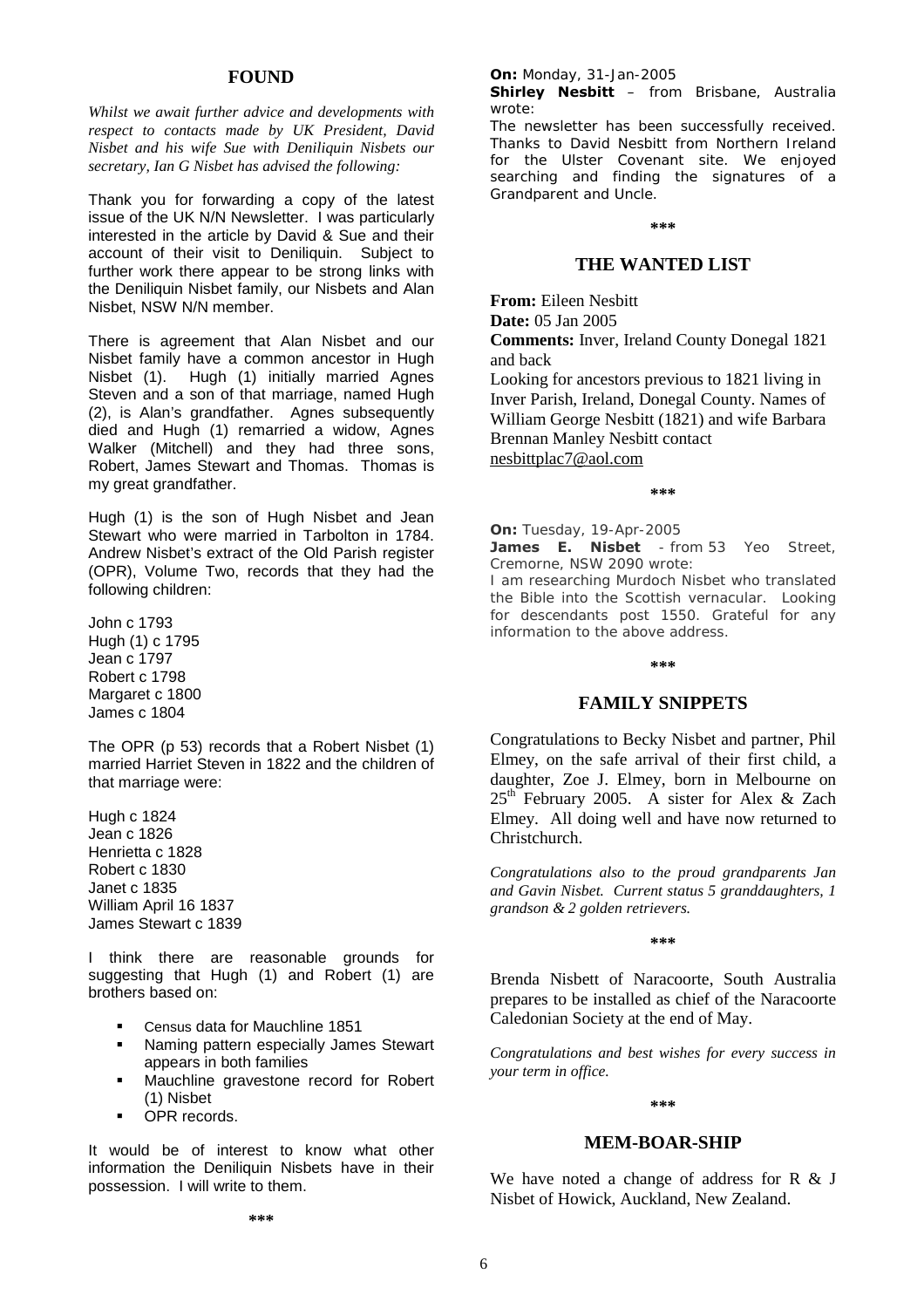# **OBITUARY**

It is with regret that members are advised of the passing of N/N member, John Nisbet of Thevenard, South Australia. We received notice from Colin Nisbet as below:

I am writing to you to inform you of the sudden passing away of my brother John Walter Nisbet, of Thevenard South Australia, on 22/12/2004, age 71 years. He died in his sleep; we all thought he was very, fit but one never knows.

He was a member of the Nesbitt/Nisbet Society and I know he enjoyed reading your quarterly news. His wish was to be cremated and his ashes scattered on his favourite fishing patch. The family will do this at a date yet to be decided on; fishing was John's only hobby and sport.

His family held a memorial service for him in the Ceduna Uniting Church on 29<sup>th</sup> of December.

*Our condolences to John's family.* 

**\*\*\*** 

*The obituary notice at right was taken from THE AGE, Tuesday, March 8, 2005, p. Obituaries 9.* 

**\*\*\*** 

A notice was found in THE SCOTTISH BANNER, April 2005 edition p.17, advising that Lord Lothian passed away in October 2004, aged 82, at his home of Ferniehirst Castle at Jedburgh. Lord Lothian had spent much of his retirement devoted to restoring Ferniehirst Castle. His son, Michael Ancram, shadow foreign secretary and deputy leader of the British Conservative Party is now the 13<sup>th</sup> Marquess of Lothian.

**NESBITT, James Albert**<br>(Jim). — Passed away<br>peacefully at Corowa<br>Hospital Nursing Home on<br>Monday March 7th, 2005,<br>aged 65 years. Dearly<br>loved by his wife Dianne,<br>much loved father, father-<br>in-law and friend of<br>Andrew and in-law and frien<br>Andrew and Mary,<br>and Andrew. Loved Mary, Julia<br>Loved and<br>of Tim and loving poppy of Tim and Elizabeth.

Loved and respected by so many

For funeral details please see later paper. **Howard Funerals** Corowa - (02) 6033 4255

**\*\*\* \*\*\*** 

**\*\*\*** 

#### *Abbreviations used in (Nes)-Bits & Pieces article on page 2:*

| PLH | Pietersburg Light Horse     | OSA    | Oueen's South Africa Medal 1899/1902    |
|-----|-----------------------------|--------|-----------------------------------------|
| BVC | <b>Bushveldt Carbineers</b> |        | KSA King's South Africa Medal 1901/1902 |
| NOK | Next of Kin                 | Clasps | Bands to attach to medal ribbons        |
|     | OFS Orange Free State       |        |                                         |

#### **\*\*\***

# **SCOTS of VICTORIA**

| The upcoming major events are: |                                                             |
|--------------------------------|-------------------------------------------------------------|
| May 29                         | Scottish Heritage Day 10:30 to 3:00, Dandenong Agricultural |
|                                | Society, Greaves Reserve, Bennet Street Dandenong, Vic.     |
| June 11-13                     | National Celtic Festival, Portarlington, Vic.               |
| June 25-27                     | Kilmore Celtic Festival, Kilmore Mechanics Institute, Vic.  |
| July 3                         | Kirkin' o' the Tartan, 11:00 to 2:00, Scots Church, Collins |
|                                | Street, Melbourne, Vic.                                     |

#### **\*\*\***

# **STOP PRESS**

*July 9 Scotland the Brave II at the Concert Hall, Sydney Opera House see www.sydneyoperahouse.com.au for details.*